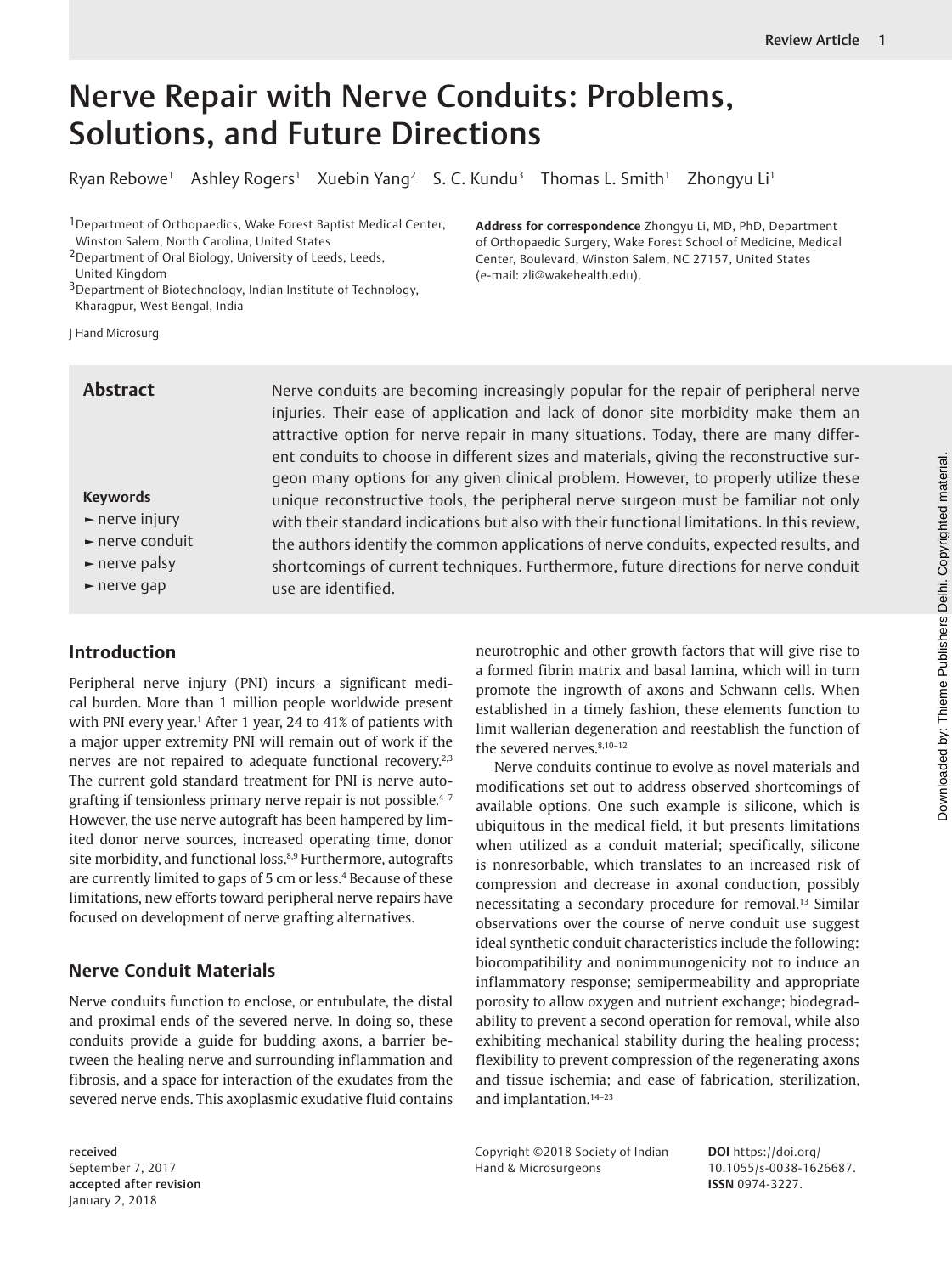The currently available Food and Drug Administration (FDA)–approved conduits are manufactured from type I collagen, polyglycolic acid (PGA), polycaprolactone (PCL), polyvinyl alcohol (PVA), and porcine small intestine submucosa (SIS).8 All these materials exhibit some of the aforementioned properties, but none of them have proved to exhibit perfect qualities as a nerve conduit.

# **Nerve Conduits in Hand Reconstruction**

Though an exhaustive study of the use of nerve conduits in upper extremity peripheral nerve repair is outside the scope of this article, many authors have shown promising results for nerve conduits in small sensory nerves with small gap, especially in digital nerve repair. Furthermore, the use of conduits prevents axons from traversing two suture lines, reduces operating time, and avoids potential donor site complications (**►Fig. 1**). Mackinnon and Dellon studied 15 patients with digital nerve injuries averaging 17-mm gaps (range: 5–30 mm) repaired with PGA conduits. After a mean follow-up of 22 months, 86% of patients reported an exceptional or good outcome, judged by moving two-point discrimination (2PD) of 4 to 7 mm or static two-point discrimination 7 to 15 mm.24 Rinker and Liau studied 36 digital nerve injuries with mean gap size of 10 mm (range: 4–25 mm) repaired with PGA conduits. Sensory testing, consisting of static and moving 2PD at 6 and 12 months, demonstrated equivalent recovery to repairs made with autologous vein grafts.25

Similarly, Weber et al compared the use of PGA nerve conduits with primary nerve repair for deficits 4 mm or less. PGA conduits produced superior results with 91% of patients achieving excellent results with 2PD versus 49% of those repaired using an end-to-end method. For gap lengths of 5 to 7 mm, 61% of PGA conduits demonstrated excellent or good results versus 86% in the standard repair method. However, for repair of gap lengths 8 mm or greater, PGA conduits again outperformed standard repair with 42% of patients showing excellent results versus none with excellent results in the standard repair cohort.26 Using collagen conduits, Bushnell et al followed nine patients with digital nerve injury repair for an average of 15 months. The authors reported excellent or good results with 2PD in 89%  $(8/9)$  of patients.<sup>27</sup> Taras et al followed 22 digital nerve injuries repaired with collagen conduits for a mean of 20 months. Seventy-three percent (16/22) of patients reported excellent or good results in tests of static and moving 2PD.28 Lohmeyer et al studied 40 digital nerve injuries repaired with collagen conduits to 12-month follow-up. Twenty (50%) of these patients reported excellent or good 2PD and monofilament testing.29 Haug et al followed 35 patients with 45 digital nerve repairs (mean defect length of 12 mm) to 12 months. Patients reported quality of recovery after 12 months, using a scale ranging from a score of 1 (good) to 4 (bad). Though nearly 60% reported a score of one or two for monofilament testing, around 20% reported a one or two for 2PD.<sup>30</sup>

## **Problems and Limitations**

Though the use of nerve conduits for peripheral nerve repairs shows promising results for small diameter nerves with small gaps, further study is needed to elucidate the efficacy of nerve conduits in cases of larger peripheral nerves with more significant gaps. Moore et al reported on two brachial plexus, one median nerve, and one ulnar nerve injury repaired with collagen and PGA nerve conduits. No patient regained either motor or sensory function. In two reexplorations of the repair site, significant neuroma formation occurred even outside of the initial repair site, necessitating neuroma resection and repair with autograft.<sup>31</sup> The authors hypothesized that larger diameter and length produce larger volume, thus diluting the neurotropic factors responsible for axonal budding and nerve reconstitution. Indeed, many successful reports regarding larger nerve repair with conduits use different tactics to minimize volume mismatch by using smaller diameter conduits to bridge one defect and combining a nerve conduit with a small autograft.<sup>32-35</sup> Alternatively, a group of authors have reported success without using these additional methods in cases of median, ulnar, and radial nerve repair using conduits. Dienstknecht et al used type 1 collagen nerve conduits to treat nine patients with acute median nerve injuries, located distal to the anterior interosseous nerve and proximal to the recurrent branch, with gaps ranging between 1 and 2 cm with the patient in wrist flexion. Their results demonstrated favorable clinical outcomes and patient satisfaction.<sup>36</sup>



**Fig. 1** Repair of digital nerve injury with nerve conduit. **(A)** Evidence of injury to digital nerves with small gaps spanning the nerves. **(B)** Reconstruction with nerve conduits.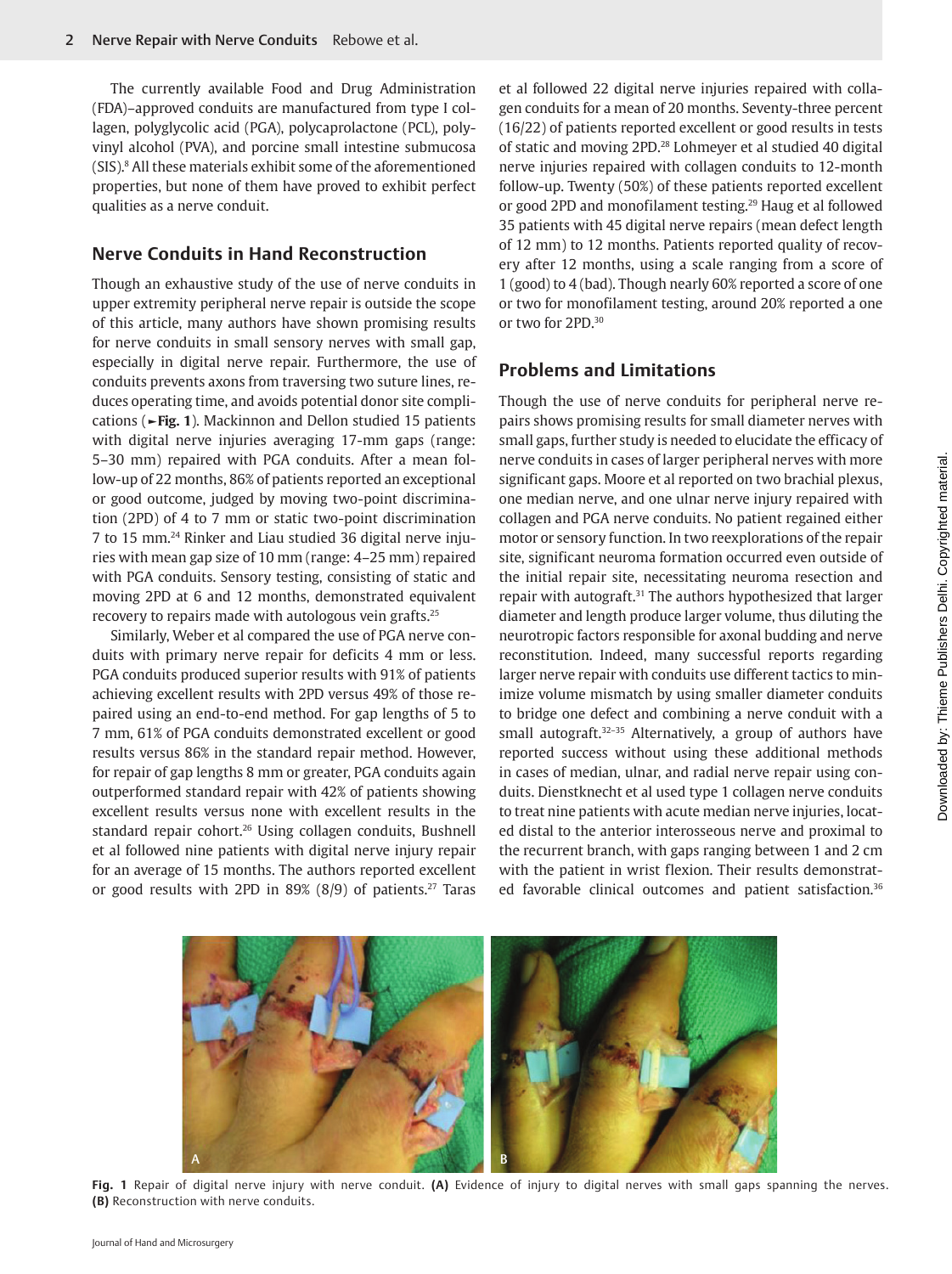Recently, many of the same authors collaborated for a study published under Klein et al examining the treatment of 10 patients with ulnar and radial nerve defects of up to 1.2 cm in size with type 1 collagen conduits. They found the results most favorable in young patients with nondelayed nerve repair, while also recognizing that limitations remain regarding both defect size and the possibility of misdirected regrowing axons under these circumstances.<sup>37</sup> Modifications of existing nerve conduits to address these and other disadvantages are needed, preferably to complement future studies offering high-quality evidence. Improvements in both design and the body of literature may provide better clarification of the range of application of nerve conduits in cases of large diameter nerve injuries with significant defects.

## **Future Directions**

The aforementioned failures with nerve conduits highlight the problems with their use. Namely, the current available nerve conduits provide nothing more than a mechanical support to the nerve. The distal and proximal ends of the nerves must supply the support cells, growth factors, and overall bridging matrix that fills the nerve conduit and promotes neuronal healing. One of the approaches to solve this problem is providing luminal fillers to bridge the gap between severed nerve ends. These luminal fillers will consist of extracellular matrix components with or without support cells and/or neurotrophic factors to both promote axonal growth and provide a luminal support structure for the budding axons.38,39

A variety of luminal fillers have been tried with encouraging results. The results of using collagen-glycosaminoglycan (GAG) mixture as a filler are mixed.<sup>40,41</sup> Similarly, human hair keratin hydrogel has been used as a filler for collagen conduits. Pace et al demonstrated that in comparison to saline-filled collagen conduits, keratin-filled conduits had a larger diameter after healing, improved nerve conduction velocity, and a higher density of myofibers in the repaired nerves in a nonhuman primate model.<sup>42</sup> More complex fillers have also been developed. Yang et al developed a silk-fibroin scaffold seeded with bone marrow mesenchymal stem cells. Twelve weeks after creating a 10-mm defect in the rat sciatic nerve, the silk fibroin scaffold seeded with stem cells achieved much better results than the nerves repaired with the silk-fibroin scaffolds by themselves. In fact, their results were almost equivalent to those of nerve autografts.<sup>43</sup> Recently, Sun et al created three-dimensional (3D) nanofiber sponge-containing nerve conduits manufactured with poly (L-lactic acid-co-e-caprolactone)/silk fibroin (PLCL/SF). Using sciatic nerve defects in rat models, the study demonstrated a better repair effect with this filler when compared with hollow nerve conduits.<sup>44</sup>

Stem cells themselves have been highly touted as nerve conduit additives, with literally thousands of different reports being published on the matter. Hundepool et al published a meta-analysis on the topic that included 44 animal studies regarding the use of stem cells in nerve conduits. These studies mainly included adipose-derived stem cells (ADSCs), bone marrow stromal cells (BMSC), mesenchymal stem cells (MSC), and others. In all reports and with all different types of stem cells, the review noted that those nerve repairs with stem cell additives performed better than those with conduits not utilizing these additives.<sup>45</sup>

Delivery of growth factors to the regenerating nerve is also an area of developing research. Enhancing the nerve conduit or scaffold itself with neurotrophic factors, such as glial-derived neurotrophic factor (GDNF), has proven to be an effective way to recruit Schwann cells and promote axonal regeneration.46,47 Similarly, microspheres enhanced with nerve growth factors have been used to deliver growth factors to regenerating nerves with promising results.48,49 Studies delivering insulin-like growth factor-1 (IGF-1) into the repair site show improved physical and functional recovery not only in young but also in aged animals.<sup>50</sup>

## **Alternatives to Nerve Conduits**

Autologous conduits and processed allograft serve as additional options in the hand surgeon's armamentarium for digital nerve repair. Autologous nerve autografts, most frequently using the sural nerve, are considered the gold standard of repair, with reported results showing value in up to 5 cm of injury.4 Though they offer a viable source of Schwann cells critical to nerve regeneration, their use is not without associated problems, including the potential for size mismatch between the injured nerve and available donor nerve, risk of sensory perception loss at the donor site, limited graft material, and increased operative times associated with nerve harvesting.37,51 In response to these shortcomings, both vascular graft conduits and muscle-in-vein conduits (MVCs) have emerged as autologous alternatives. Venous grafts, with tissue composition closely resembling that of nerve, have been the focus of studies demonstrating their effectiveness in the reconstruction of PNIs with a gap of 3 cm or less.<sup>52</sup> Though vein grafts for digital nerve reconstruction are most commonly harvested from the ipsilateral dorsal hand or palmar forearm, proponents highlight the wide-ranging availability of donor veins and the lesser risk of injury associated with harvesting versus that of nerve graft harvesting.<sup>52,53</sup> Interestingly, Chou et al demonstrated the histopathology of a saphenous vein graft successfully used to wrap a 6-cm segment of the radial branch of the median nerve in a case of recalcitrant carpal tunnel syndrome 4 years prior.<sup>54</sup> The biopsy demonstrated that graft neovascularization without inflammation, induced a change in vein morphology. Further, there was absence of extrinsic scar invasion, reflected by the lack of adhesion between the nerve and the intimal surface of the vein during intraoperative exploration. Despite representing only one case, these findings support the viability of vein grafts and highlight favorable characteristics that may contribute to their success. Disadvantages of the vein graft have been discussed and include the tendency of veins to collapse, thus limiting their ability to address larger defects. Therefore, MVCs have since been introduced. The added value of this option lies in its use of muscle tissue interposition to prevent vein collapse, which in turn supports nerve bridging across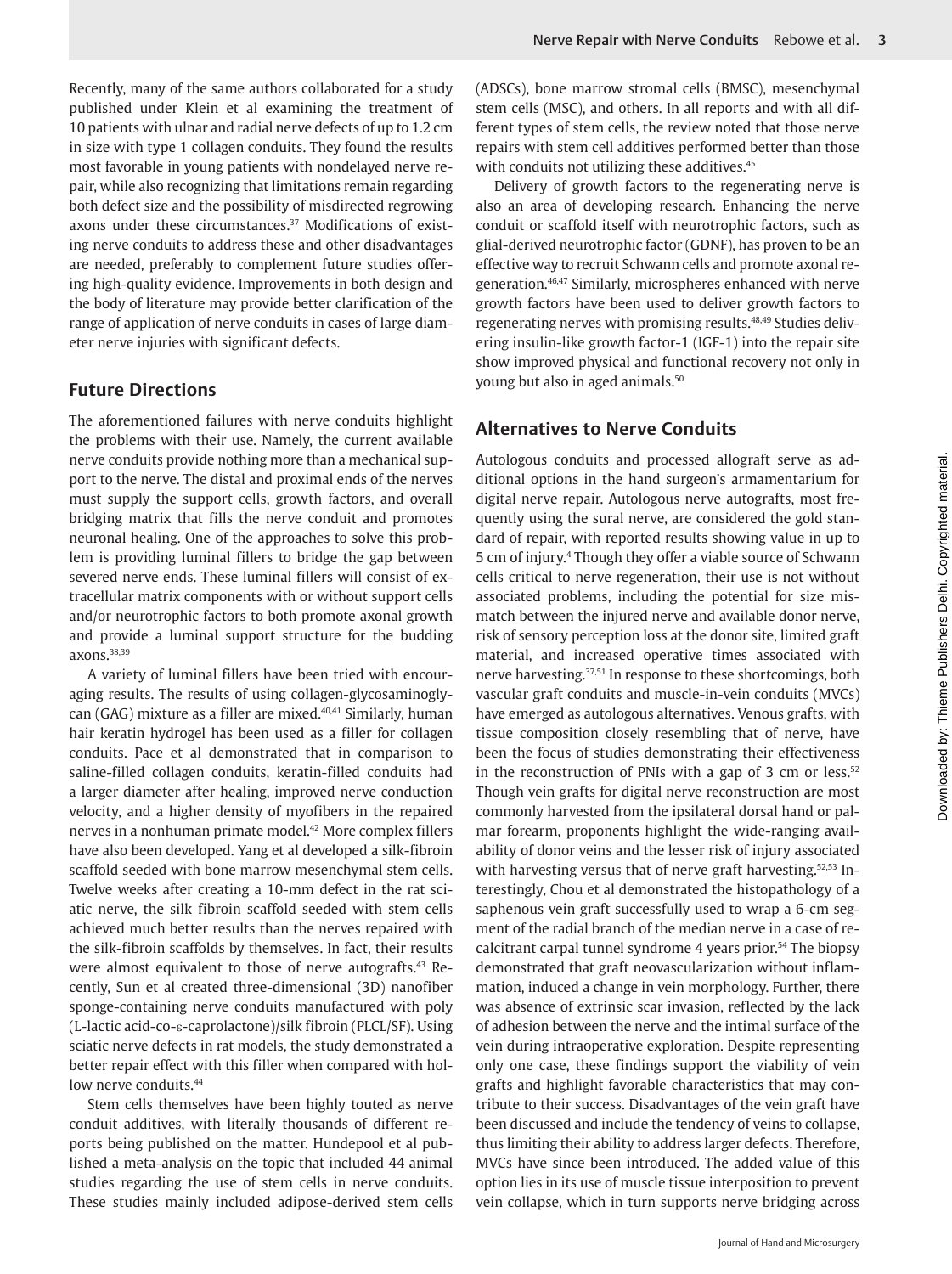wider defects; however, as with all autologous options, donor site morbidity with MVC use remains a concern.<sup>51</sup> Eliminating this risk, processed allograft has also been used with success. Allograft production results in a nonimmunogenic material with maintenance of the structural integrity found in autografts. Studies examining its use have demonstrated benefit in digital nerve repairs with gaps up to 3 to 4 cm.<sup>55-57</sup> Using data regarding allograft use in nerve injuries collected by the RANGER registry, Cho et al analyzed outcomes associated with 35 digital nerve injuries found to have defects 5 to 40 mm in size. They found that 89% of patients in this cohort experienced improvement in sensory or motor function following repair with allograft.<sup>57</sup> Rinker et al also reported on allograft use in the repair of 37 digital nerve injuries documented in the RANGER registry, with gaps ranging from 5 to 15 mm in size.58 Their outcomes were found to be favorable as well as comparable to historical controls for repairs with nerve autograft and conduits. Recently, Rinker et al used the RANGER database to study 50 digital nerve injuries with repairs, using allografts with a focus on longer nerve gaps, 25 to 50 mm in size with an average of  $35 \pm 8$  mm, in 28 patients.<sup>59</sup> The results again demonstrated consistency with historical data in cases of autograft repair with a mean static 2PD of  $9 \pm 4$  mm and recovery to an S3 or greater level using the Medical Research Council Classification (MRCC).

# **Conclusion**

The repair of significant PNIs continues to be a challenging problem to practicing surgeons. Though nerve autografts are the gold standard of repair, their use is not without associated problems, including donor site morbidity and increased operative times. Nerve conduits are a promising alternative to nerve autograft; however, their use is currently limited to small-diameter peripheral nerves with small defects. Promising results have been achieved with modifications to the nerve conduits design, but these modifications have not yet been proven widely applicable in significant defects of human large-diameter peripheral nerves. Development of improved conduits will focus on materials that will deliver further supportive elements such as supporting scaffold structures, growth factors, or mesenchymal support. Until these new developments bear out and high-quality evidence becomes available, nerve conduit use should be limited to small peripheral nerves with short defects.

#### **Funding**

Partially supported by research grants from British Council's UKIERI Trilateral research partnerships 2011 (Yang, Kundu, and Li) and Department of Defense CDMRP (US) grant OR120157P1 (Smith and Li).

#### **Conflict of Interest**

None.

## **References**

- 1 Sachanandani NF, Pothula A, Tung TH. Nerve gaps. Plast Reconstr Surg 2014;133(2):313–319
- 2 Bruyns CN, Jaquet JB, Schreuders TA, Kalmijn S, Kuypers PD, Hovius SE. Predictors for return to work in patients with median and ulnar nerve injuries. J Hand Surg Am 2003;28(1):28–34
- 3 Jaquet JB, Luijsterburg AJ, Kalmijn S, Kuypers PD, Hofman A, Hovius SE. Median, ulnar, and combined median-ulnar nerve injuries: functional outcome and return to productivity. J Trauma 2001;51(4):687–692
- 4 Siemionow M, Brzezicki G. Chapter 8: current techniques and concepts in peripheral nerve repair. Int Rev Neurobiol 2009;87:141–172
- 5 Lee SK, Wolfe SW. Peripheral nerve injury and repair. J Am Acad Orthop Surg 2000;8(4):243–252
- 6 Griffin JW, Hogan MV, Chhabra AB, Deal DN. Peripheral nerve repair and reconstruction. J Bone Joint Surg Am 2013;95(23):2144–2151
- 7 Li R, Liu Z, Pan Y, Chen L, Zhang Z, Lu L. Peripheral nerve injuries treatment: a systematic review. Cell Biochem Biophys 2014;68(3):449–454
- 8 Kehoe S, Zhang XF, Boyd D. FDA approved guidance conduits and wraps for peripheral nerve injury: a review of materials and efficacy. Injury 2012;43(5):553–572
- 9 Deumens R, Bozkurt A, Meek MF, et al. Repairing injured peripheral nerves: Bridging the gap. Prog Neurobiol 2010;92(3):245–276
- 10 Ichihara S, Inada Y, Nakamura T. Artificial nerve tubes and their application for repair of peripheral nerve injury: an update of current concepts. Injury 2008;39(Suppl 4):29–39
- 11 Johnson EO, Soucacos PN. Nerve repair: experimental and clinical evaluation of biodegradable artificial nerve guides. Injury 2008;39(3, Suppl 3):S30–S36
- 12 Johnson EO, Zoubos AB, Soucacos PN. Regeneration and repair of peripheral nerves. Injury 2005;36(4, Suppl 4):S24–S29
- 13 Gerth DJ, Tashiro J, Thaller SR. Clinical outcomes for Conduits and Scaffolds in peripheral nerve repair. World J Clin Cases 2015;3(2):141–147
- 14 Mackinnon SE, Hudson AR, Falk RE, Kline D, Hunter D. Peripheral nerve allograft: an assessment of regeneration across pretreated nerve allografts. Neurosurgery 1984;15(5):690–693
- 15 Aebischer P, Guénard V, Winn SR, Valentini RF, Galletti PM. Blind-ended semipermeable guidance channels support peripheral nerve regeneration in the absence of a distal nerve stump. Brain Res 1988;454(1–2):179–187
- 16 Hudson TW, Evans GR, Schmidt CE. Engineering strategies for peripheral nerve repair. Clin Plast Surg 1999;26(4):617–628
- 17 Kokai LE, Lin YC, Oyster NM, Marra KG. Diffusion of soluble factors through degradable polymer nerve guides: controlling manufacturing parameters. Acta Biomater 2009;5(7):2540–2550
- 18 de Ruiter GC, Malessy MJ, Yaszemski MJ, Windebank AJ, Spinner RJ. Designing ideal conduits for peripheral nerve repair. Neurosurg Focus 2009;26(2):E5
- 19 de Ruiter GC, Spinner RJ, Yaszemski MJ, Windebank AJ, Malessy MJ. Nerve tubes for peripheral nerve repair. Neurosurg Clin N Am 2009;20(1):91–105
- 20 Bellamkonda RV. Peripheral nerve regeneration: an opinion on channels, scaffolds and anisotropy. Biomaterials 2006;27(19):3515–3518
- 21 Lietz M, Dreesmann L, Hoss M, Oberhoffner S, Schlosshauer B. Neuro tissue engineering of glial nerve guides and the impact of different cell types. Biomaterials 2006;27(8):1425–1436

Downloaded by: Thieme Publishers Delhi. Copyrighted material.Downloaded by: Thieme Publishers Delhi. Copyrighted material